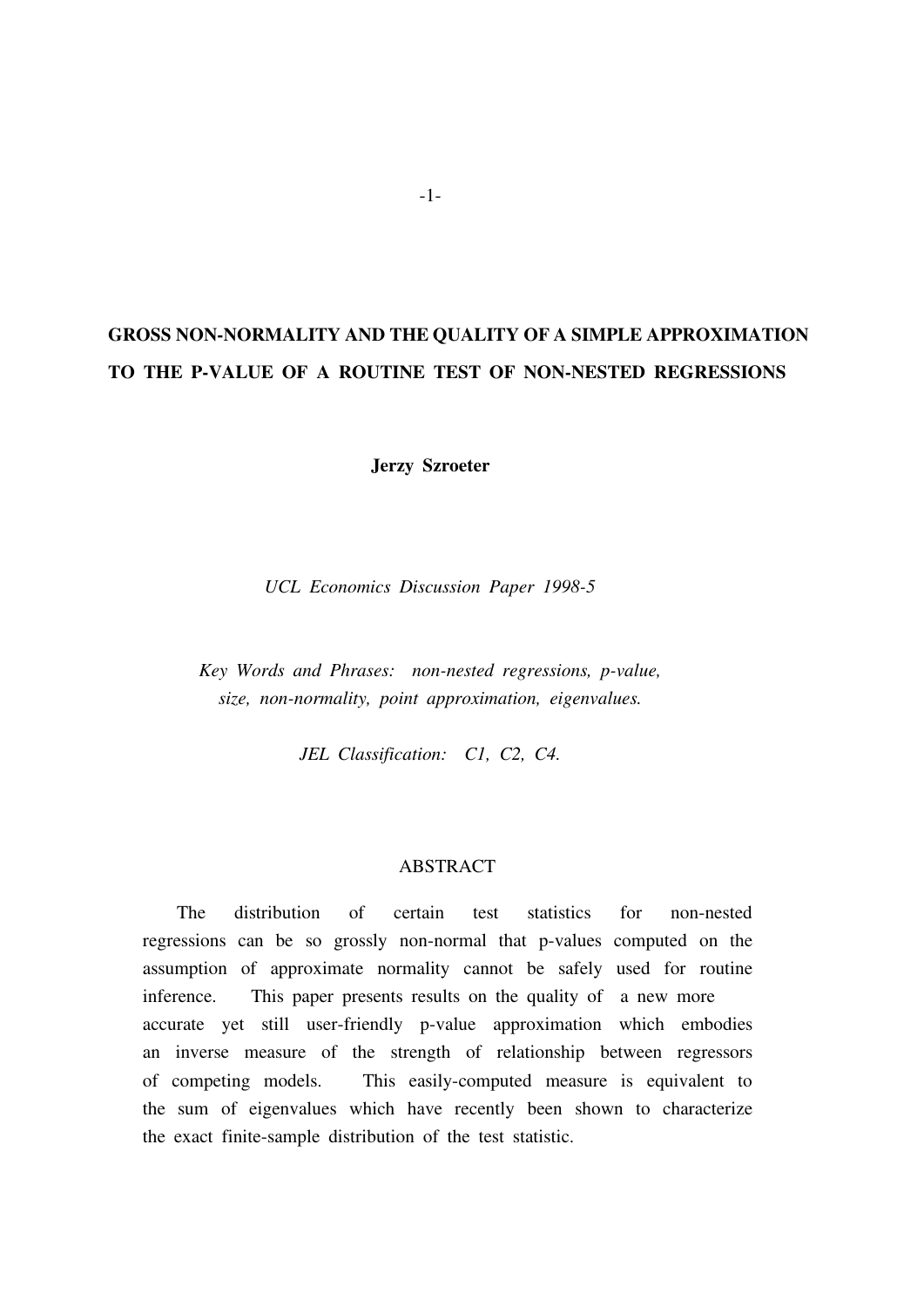#### 1. INTRODUCTION

Suppose an observable random n-vector y is ascribed an  $N(\mu, \sigma^2 I_n)$ distribution subject to the competing non-nested hypotheses

$$
H_0: \mu = X\beta \quad \text{versus} \quad H_1: \mu = Z\gamma
$$

where  $\beta$ ,  $\gamma$  denote parameter vectors of dimensions k, g and X, Z denote observable nonrandom matrices such that  $rank[X] = k$ ,  $rank[Z]$  $= g$ ,  $rank[X, Z] = r$  with  $n > r > max\{k, g\}$ .

It has been shown by Szroeter (1996) that the critical region for the most powerful test of  $H_0$  versus  $H_1$  applicable when  $\beta$ ,  $\gamma$ ,  $\sigma^2$  are of specified value turns into the following region when  $\beta$ ,  $\gamma$ ,  $\sigma^2$  are unknown and replaced by least squares estimates :

$$
\hat{Q} > C \tag{1.1}
$$

where  $C$  is an appropriate constant and

$$
\hat{Q} = [\hat{\sigma}^2 (\hat{\gamma} Z' M_{\chi} Z \hat{\gamma})]^{-1/2} [\hat{\gamma} Z' M_{\chi} y] , \qquad (1.2)
$$

$$
\hat{\gamma} = (Z'Z)^{-1}Z'y \quad , \tag{1.3}
$$

$$
M_{\chi} \equiv I_{n} - S[X] \quad , \tag{1.4}
$$

$$
\hat{\sigma}^2 \equiv y'\left\{I_n - S[X,Z]\right\}y/(n-r) \quad , \tag{1.5}
$$

where S[A] denotes the orthogonal projection operator onto the space spanned by the columns of matrix or matrices A. The value of  $\phi \overrightarrow{Q}$  is equal to the routinely-computed least squares estimate of the scalar ν in the artificial regression model

$$
y = X\beta + v(Z\hat{\gamma}) + error.
$$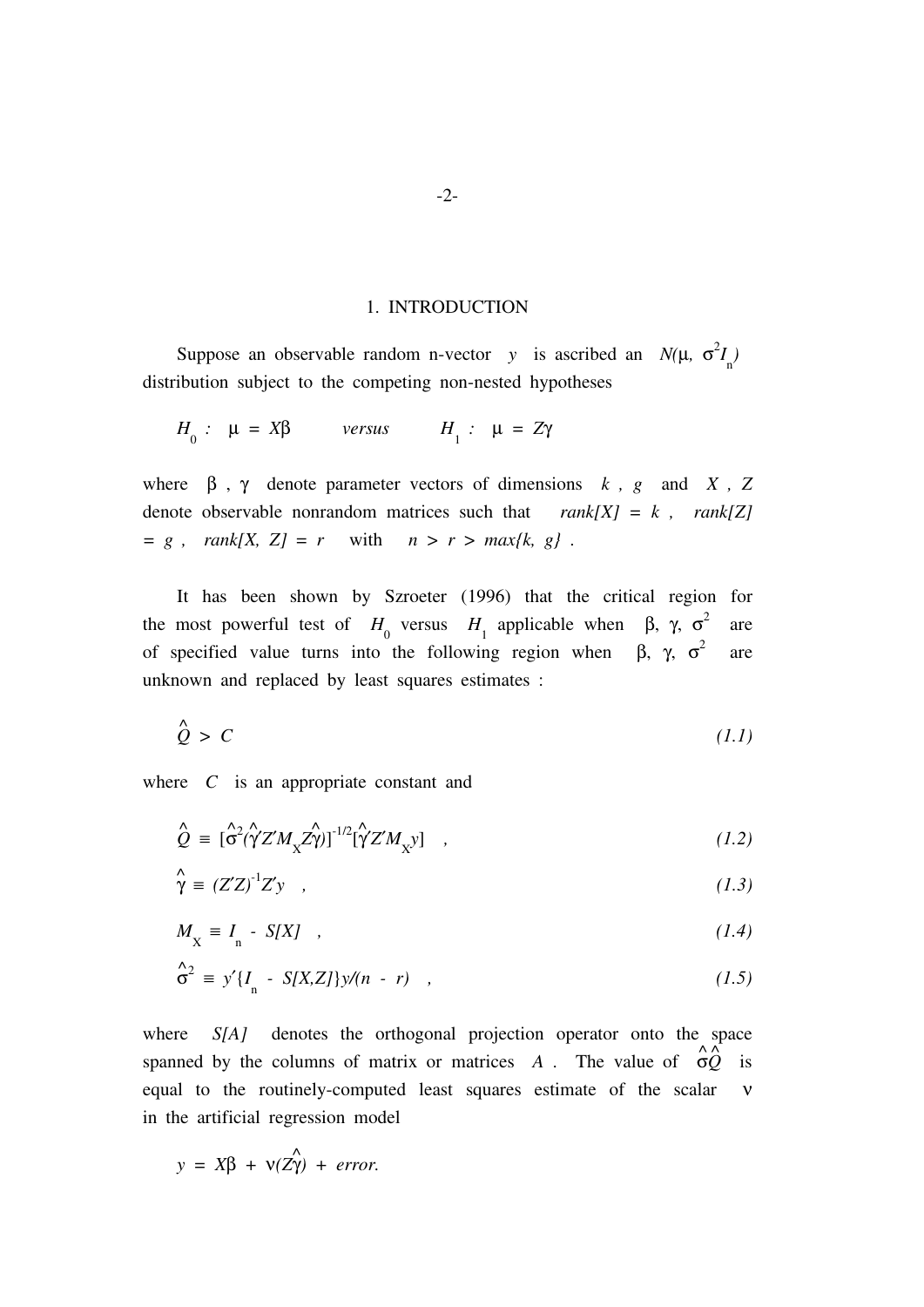The statistic  $\hat{Q}$  itself only differs from the Davidson-Mackinnon (1981) J statistic in small detail : In the formula (1.5) for  $\hat{\sigma}^2$ , the J statistic uses  $[X, Z\hat{Y}]$  and  $(k + 1)$  instead of  $[X, Z]$  and r . For connections with the Cox (1961, 1962) statistic, see McAleer (1987).

A characterization of the unknown exact finite-sample distribution of  $\hat{Q}$  has been obtained by Szroeter (1996). The shape and structure of that distribution depends critically on certain eigenvalues to such an extent that location-scale adjustments (see Godfrey and Pesaran (1983)) need not in general reduce  $\hat{Q}$  to reliably approximate normal or Student T form. More fundamental adjustments to the components of the statistic may lead to undesirable side-effects. For example, the Fisher-McAleer (1981) and Godfrey (1983) adjustment based on Atkinson (1970) gives an exact test whose power function cuts below size (see Szroeter (1995)). We therefore focus our research here on the unadjusted form of  $\hat{Q}$ . Of particular concern are tail-probability approximations of the following type based on Szroeter's (1996) characterization :

$$
Pr\{\n\begin{array}{l}\n\hat{Q} > C\n\end{array}\n\} \cong
$$
\n
$$
(1 - \lambda)Pr\{\n\begin{array}{l}\nT_{n-r} > C\n\end{array}\n\} + \frac{-}{\lambda} Pr\{\n\begin{array}{l}\nF_{n-r}^{r-k} > C^2/(r - k)\n\end{array}\n\}
$$
\n
$$
(1.6)
$$

where  $T_{n-r}$ ,  $F_{n-r}^{r-k}$  denote Student T, F variates and

$$
\overline{\lambda} = trace[(Z'Z)^{-1}Z'M_{\overline{X}}Z]/(r-k) . \qquad (1.7)
$$

The purpose of the present paper is to derive integral bounds on the true finite-sample size of test region (1.1) and to assess the quality of the approximation (1.6) in the light of these. Of special interest is the case where the upper and lower bounds coincide, giving a precise value for true size. Sections 2 and 3 of the paper set out the theory. Section 4 reports the results of numerical computations.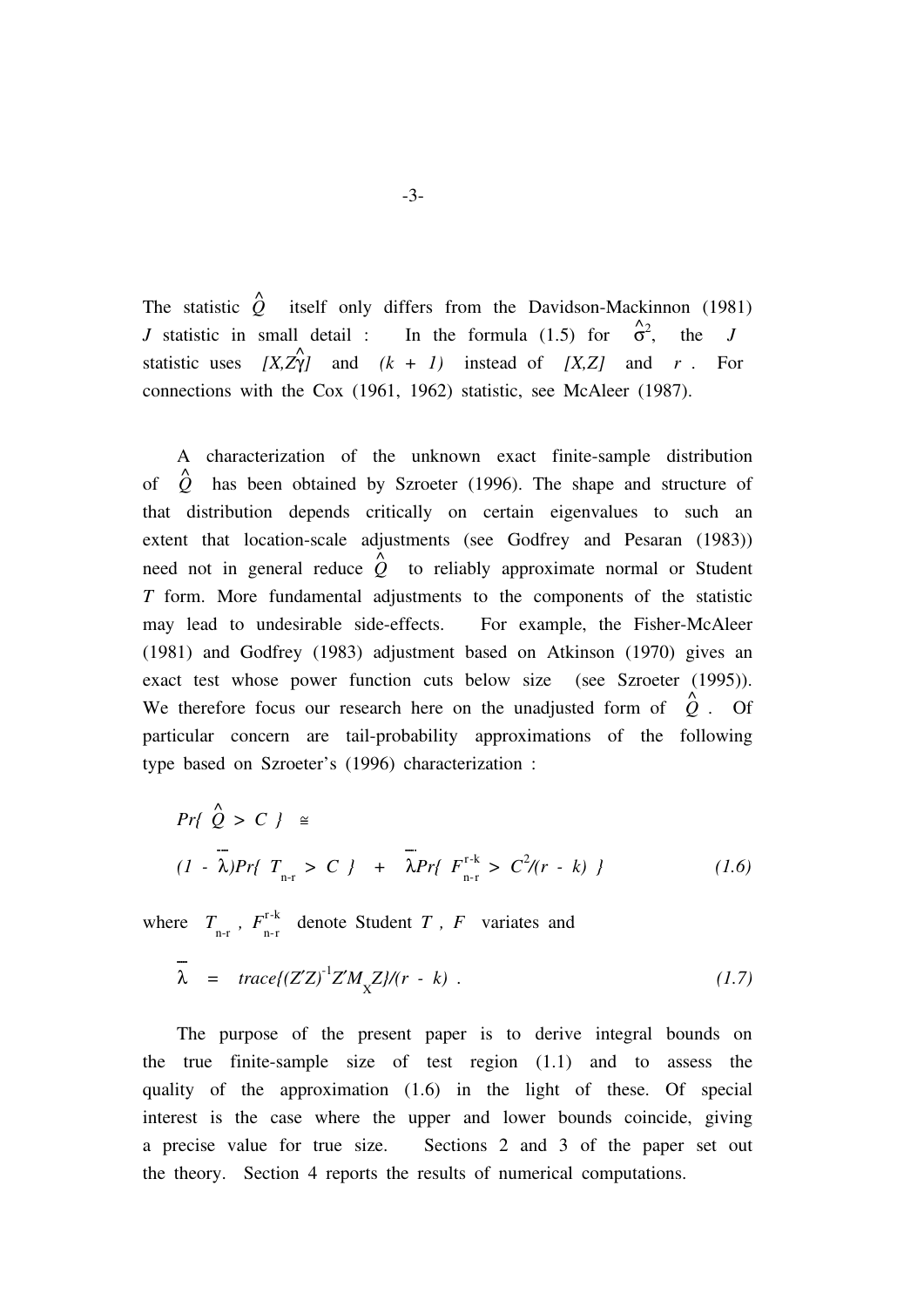#### 2. BOUNDS ON TRUE FINITE-SAMPLE SIZE

Let  $H_b^{(\cdot)}$ ,  $h_b^{(\cdot)}$  denote the cdf, pdf respectively of a central chi-squared variate with b degrees of freedom. Let  $\Phi(\cdot)$ ,  $\phi(\cdot)$  be the cdf, pdf of a unit normal variate. Let  $F_b^a(\cdot)$  denote the cdf of a central  $F$  variate having  $a$ ,  $b$  numerator, denominator degrees of freedom. Let the scalar  $m$  be defined as

$$
m \equiv n - r \tag{2.1}
$$

Define the function  $S(C, \varepsilon, \psi)$  on  $0 < C$ ,  $0 < \varepsilon < 1$ ,  $0 < \psi < 1$  as

$$
S(C, \varepsilon, \psi) = I - \int_0^\infty \int_0^\infty h_m(w) h_{r-k}(\tau) \Phi[(1 - \psi)^{-1/2} m^{-1/2} W^{1/2} C
$$
  
-  $(I - \varepsilon)^{-1/2} \varepsilon^{1/2} \tau^{1/2} d\tau dw$  (2.2)

Define the function  $R(C, \varepsilon, \psi)$  on  $0 < C$ ,  $0 < \varepsilon \le 1$ ,  $0 < \psi \le 1$  as

$$
R(C, \varepsilon, \Psi) =
$$
  
\n
$$
I - \int_{0}^{\infty} h_{m}(w) \left\{ \int_{0}^{L(\Psi)} \phi(u) H_{r-k}(\varepsilon^{1} [m^{-1/2} w^{1/2} C - (I - \Psi)^{1/2} u]^{2}) du + \int_{-\infty}^{0} \phi(u) H_{r-k}(\varepsilon^{1} [m^{-1/2} w^{1/2} C - (I - \varepsilon)^{1/2} u]^{2}) du \right\} dw
$$
(2.3)

where

$$
L(\Psi) = \{[(1 - \Psi)m]^{-1}w\}^{1/2}C \quad \text{if} \quad \Psi < 1,
$$
\n
$$
L(\Psi) = \infty \quad \text{otherwise}.
$$
\n
$$
(2.4)
$$

Define

$$
d \equiv (k + g + 1 - r) \tag{2.5}
$$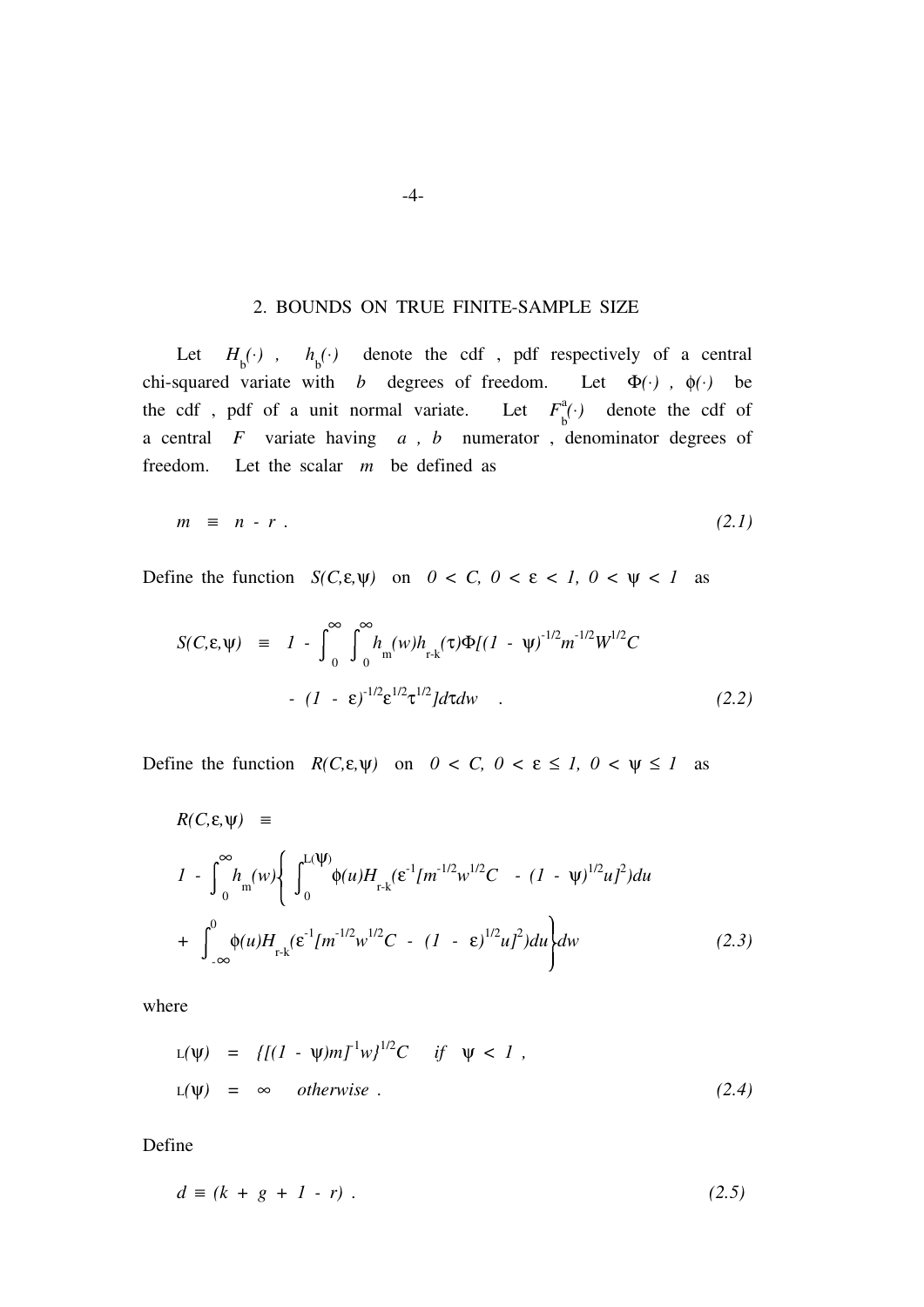Now let  $\lambda_d \leq \lambda_{d+1} \leq ... \leq \lambda_g$  denote the (possibly repeated) nonzero eigenvalues of the matrix product  $(Z'Z)^{-1}Z'M_{\overline{X}}Z$ .

Following Lehmann (1986, p.69), the size  $\alpha(C)$  of critical region (1.1) is defined as

$$
\alpha(C) \equiv \sup \ Pr\{ \stackrel{\wedge}{Q} > C \ \}
$$
 (2.6)

where the supremum is taken over the set  $\{ (\beta, \sigma^2) : \beta \in \mathbb{R}^k, \sigma^2 > 0 \}$ . Test p-value is the size function  $\alpha(C)$ ,  $C \in \mathbb{R}$ , evaluated at the point  $C = q$  where q is the realized value of the variate  $\hat{Q}$ . The results which follow give integral upper and lower bounds for  $\alpha(C)$ .

**THEOREM 1** : For  $\lambda_{g} < 1$ ,  $S(C, \lambda_{d}, \lambda_{g}) \leq \alpha(C) \leq S(C, \lambda_{g}, \lambda_{d})$ .

**THEOREM 2** : For  $\lambda_{g} \leq 1$ ,  $R(C, \lambda_{d} \lambda_{g}) \leq \alpha(C) \leq R(C, \lambda_{g} \lambda_{d})$ .

**COROLLARY** : For  $\lambda_g = 1$ ,  $\lambda_d = 1$ ,  $\alpha(C) = 1 - F_{\text{m}}^{T-k} [C^2 / (r - k)]$ .

#### 3. PROOFS

The proofs of Theorems 1 and 2 depend on the following Lemma which is a special case of Theorem 1 of Szroeter (1996, p.11) :

**LEMMA 1** : Let  $U_s$  { $s = 1, 2, ..., (g + 1)$ } be independent unit normal variates which are also jointly independent of the central chi-square variate W having  $m$  degrees of freedom. Let  $B$ ,  $D$  be the variates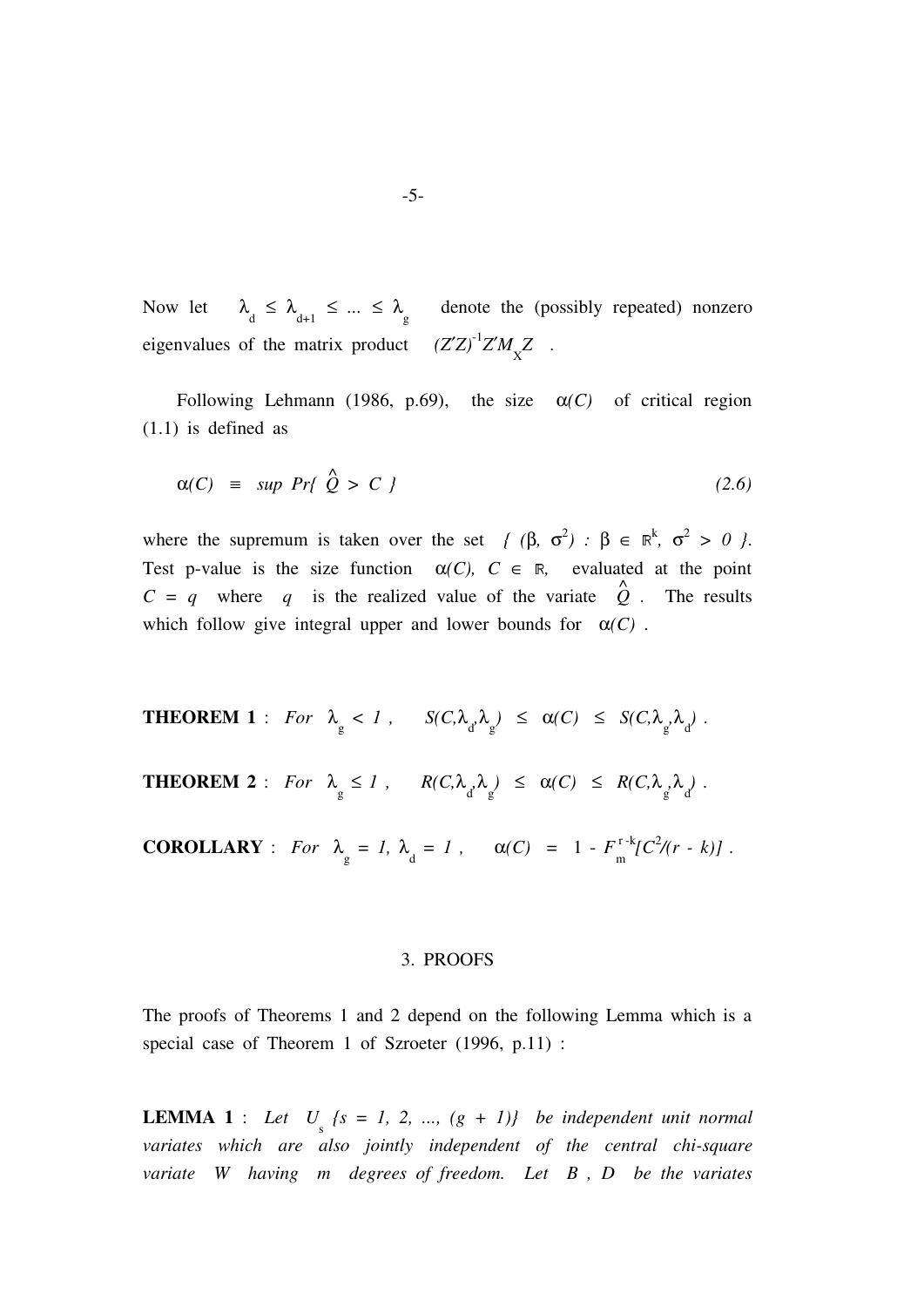$$
B = \left[ \sum_{s=d}^{g} \lambda_s (U_s + \theta_s)^2 \right]^{-1/2} \left[ \sum_{s=d}^{g} \lambda_s (U_s + \theta_s) U_s \right], \qquad (3.1)
$$

$$
D = \left[ \sum_{s=0}^{g} \lambda_s (U_s + \theta_s)^2 \right]^{-1} \left[ \sum_{s=0}^{g} \lambda_s^2 (U_s + \theta_s)^2 \right], \qquad (3.2)
$$

where  $\theta_s \equiv \sigma^1 p'_s Z' X \beta$  for a right-hand eigenvector  $p_s$  associated with the eigenvalue  $\lambda_s$  of the matrix  $(Z'Z)^1 Z' M_X Z$  , given normalization conditions  $p'_s Z' Z p_s = 1$ ,  $p'_s Z' Z p_t = 0$  for  $s \neq t$ . Then, under  $H_0$ , the exact finite-sample distribution of the statistic  $\hat{Q}$  defined by equation  $(1.2)$  is the same as the distribution of

$$
Q^* \equiv m^{1/2} W^{1/2} [B + (I - D)^{1/2} U_{g+1}] \quad . \tag{3.3}
$$

We are now in a position to prove Theorems 1 and 2.

### PROOF OF THEOREM 1 :

From  $(3.1)$  we obtain the inequality

$$
|B| \leq \left[ \sum_{s=d}^{g} \lambda_s U_s^2 \right]^{1/2} \leq \lambda_g^{1/2} \left[ \sum_{s=d}^{g} U_s^2 \right]^{1/2} . \tag{3.4}
$$

Using  $(3.3)$  and  $(3.4)$  we find that

$$
Pr\{Q^* > C\} \le
$$
\n
$$
Pr\{N_g^{1/2} \Big[ \sum_{s=d}^{g} U_s^2 \Big]^{1/2} + (I - D)^{1/2} U_{g+1} J > m^{-1/2} W^{1/2} C\} =
$$
\n
$$
I - Pr\{N_g^{1/2} \Big[ \sum_{s=d}^{g} U_s^2 \Big]^{1/2} + (I - D)^{1/2} U_{g+1} J \le m^{-1/2} W^{1/2} C\}. \tag{3.5}
$$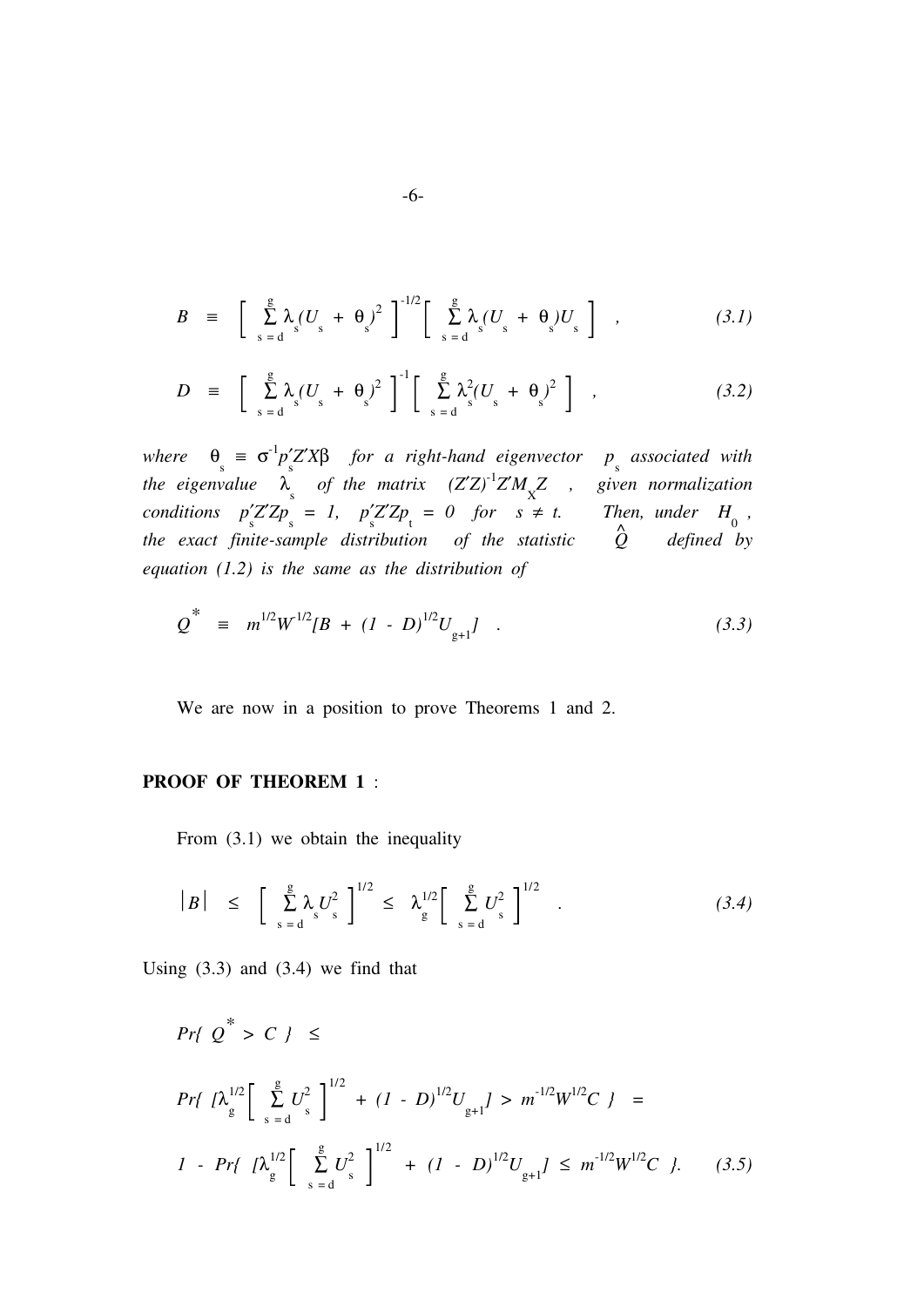Now observe from (3.2) that

$$
0 < \lambda_{d} \le D \le \lambda_{g} < I \quad . \tag{3.6}
$$

Given  $(3.6)$ , we see that from  $(3.5)$  that

$$
Pr\{Q^* > C\} \le
$$
\n
$$
1 - Pr\{U_{g+1} \le (1 - D)^{-1/2} (m^{-1/2} W^{1/2} C - \lambda_g^{1/2} \Big[ \sum_{s=d}^{g} U_s^2 \Big]^{1/2})\} \le
$$
\n
$$
1 - Pr\{U_{g+1} \le (1 - \lambda_d)^{-1/2} m^{-1/2} W^{1/2} C - (1 - \lambda_g)^{-1/2} \lambda_g^{1/2} \Big[ \sum_{s=d}^{g} U_s^2 \Big]^{1/2}\} \tag{3.7}
$$

where the function  $S(\cdot)$  is defined by (2.2). Expression (3.7) is an upper bound on the probability  $Pr{Q^* > C}$  for each value of (β, σ), hence is an upper bound on  $\alpha(C)$  as defined by (2.6).

The basic lower bound on  $\alpha(C)$  is (3.7) with  $\lambda_d$  and  $\lambda_g$  interchanged. The justification, however, differs from that for the upper bound. By (2.6) and Lemma 1,

$$
\alpha(C) \geq Pr\{ m^{1/2} W^{1/2} \left[ B^* + (I - D^*)^{1/2} U_{g+1} \right] > C \}
$$
 (3.8)

where

$$
B^* = \left[ \sum_{s=0}^{g} \lambda_s U_s^2 \right]^{1/2} \geq \lambda_d^{1/2} \left[ \sum_{s=0}^{g} U_s^2 \right]^{1/2}, \qquad (3.9)
$$

$$
D^* = \left[ \sum_{s=d}^{g} \lambda_s U_s^2 \right]^{-1} \left[ \sum_{s=d}^{g} \lambda_s^2 U_s^2 \right], \qquad (3.10)
$$

Since equation (3.6) also holds with D replaced by  $D^*$ , we see from (3.8), (3.9) and (3.10) that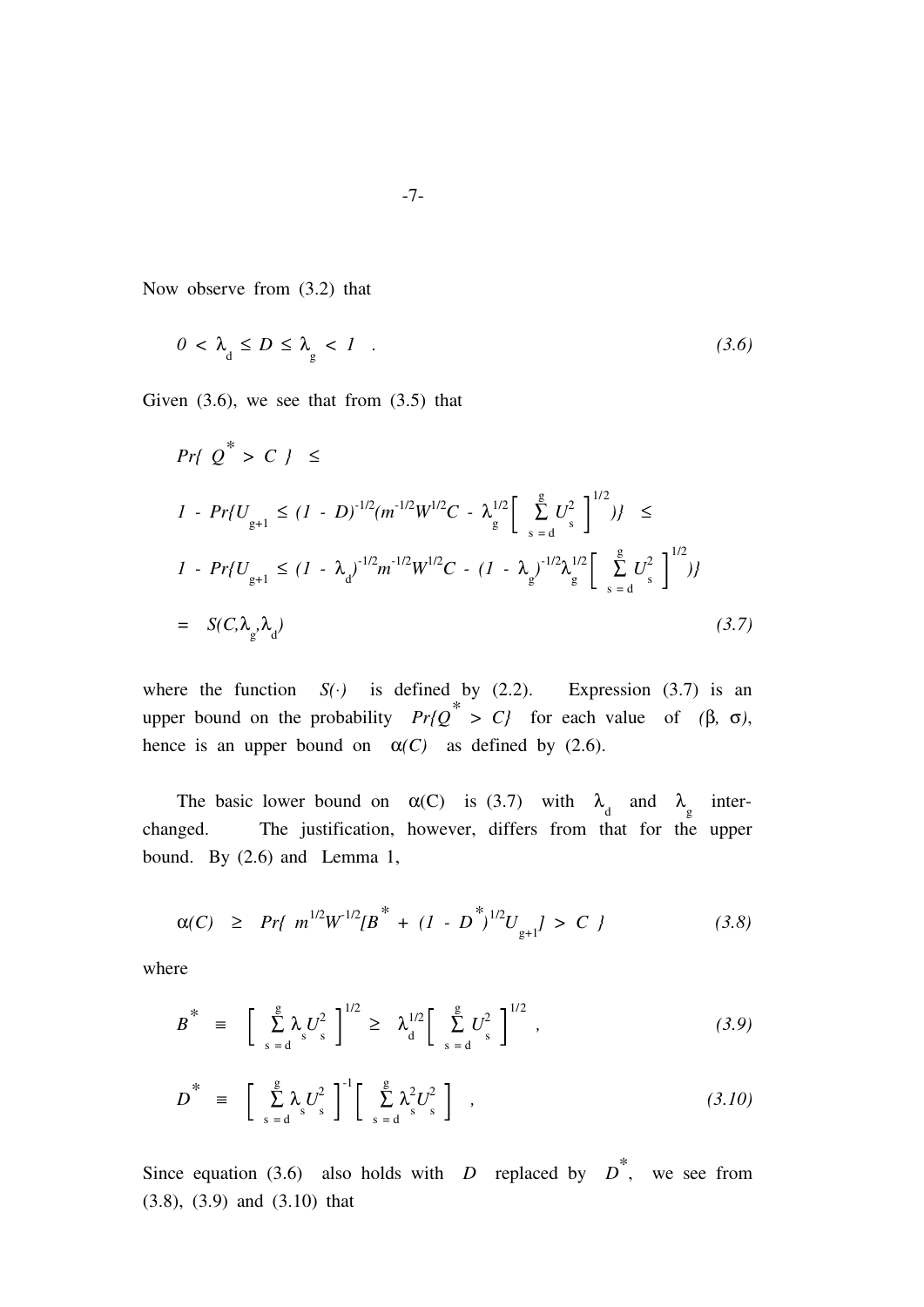$$
\alpha(C) \ge 1 - Pr\{ U_{g+1} \le (1 - D^*)^{-1/2} (m^{-1/2} W^{1/2} C - \lambda_d^{1/2} \left[ \sum_{s=d}^{g} U_s^2 \right]^{1/2}) \}
$$
  
\n
$$
\ge 1 - Pr\{ U_{g+1} \le (1 - \lambda_g)^{-1/2} m^{-1/2} W^{1/2} C - (1 - \lambda_d)^{-1/2} \lambda_d^{1/2} \left[ \sum_{s=d}^{g} U_s^2 \right]^{1/2} \}
$$
  
\n
$$
= S(C, \lambda_d, \lambda_g) .
$$

### PROOF OF THEOREM 2 :

Given (3.2), observe that

$$
Pr\left\{\left|\int_{g}^{1/2} \left[\sum_{s=d}^{g} U_{s}^{2}\right]^{1/2} + (1-D)^{1/2} U_{g+1}\right| \leq m^{-1/2} W^{1/2} C\right\} \ge
$$
\n
$$
Pr\left\{\left[\sum_{s=d}^{g} U_{s}^{2}\right]^{1/2} + \lambda_{g}^{-1/2} (1-\lambda_{d})^{1/2} U_{g+1}\right] \leq \lambda_{g}^{-1/2} m^{-1/2} W^{1/2} C\right\},
$$
\n
$$
U_{g+1} > 0\right\} +
$$
\n
$$
Pr\left\{\left[\sum_{s=d}^{g} U_{s}^{2}\right]^{1/2} + \lambda_{g}^{-1/2} (1-\lambda_{g})^{1/2} U_{g+1}\right\} \leq \lambda_{g}^{-1/2} m^{-1/2} W^{1/2} C\right\},
$$
\n
$$
U_{g+1} \leq 0\right\}
$$
\n
$$
=
$$
\n
$$
\int_{0}^{\infty} h_{m}(w) \left\{\int_{0}^{L(\lambda_{d})} \phi(u) H_{r-k}(\lambda_{g}^{-1} [m^{-1/2} w^{1/2} C - (1-\lambda_{d})^{1/2} u]^{2}) du\right\} +
$$
\n
$$
\int_{-\infty}^{0} \phi(u) H_{r-k}(\lambda_{g}^{-1} [m^{-1/2} w^{1/2} C - (1-\lambda_{g})^{1/2} u]^{2}) du\right\} dw
$$
\n(3.11)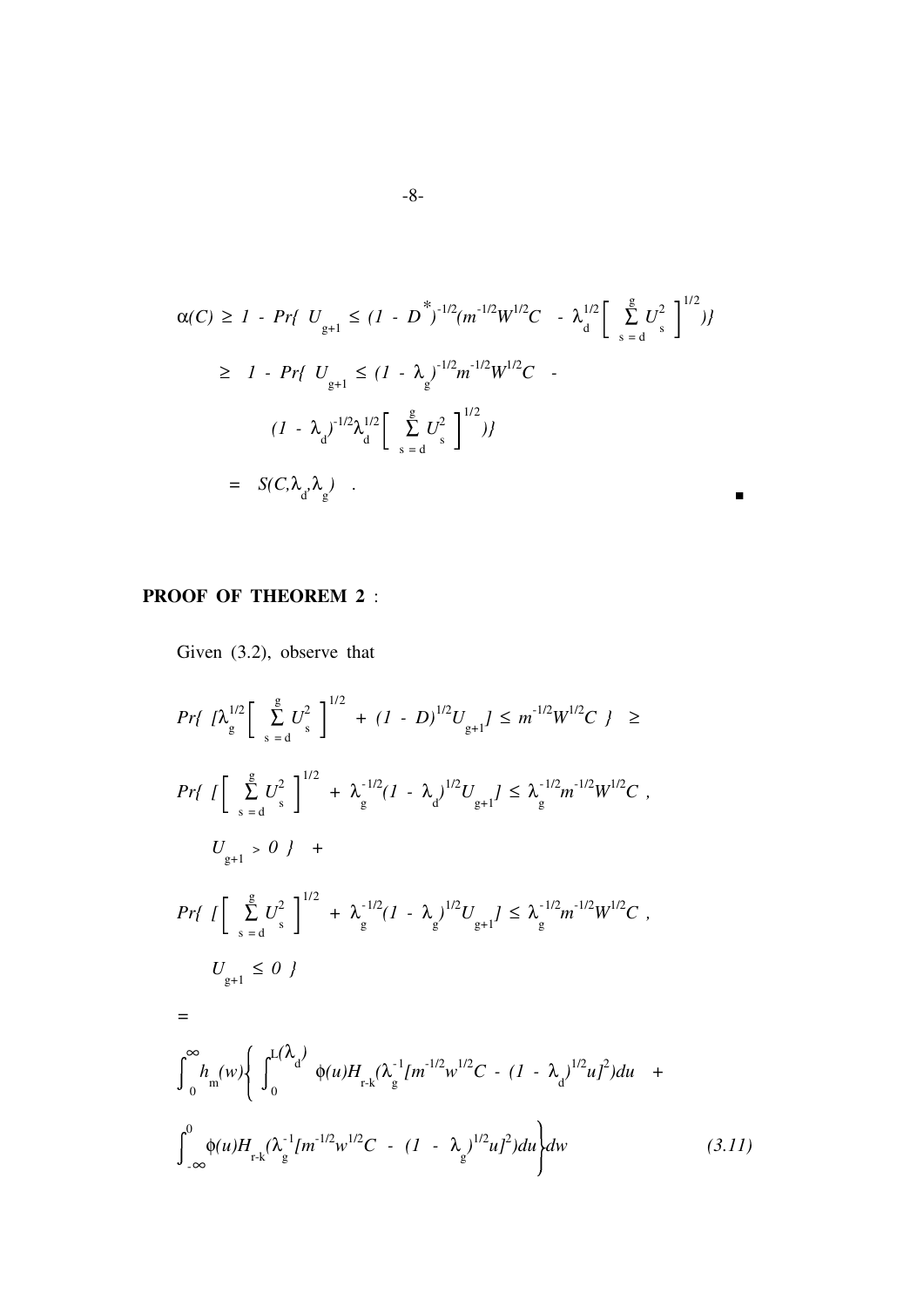where  $L(\cdot)$  is the function defined by (2.4). Now, relation (3.5) of the proof of Theorem 1 continues to hold even when the assumption that  $\lambda_{\rm g}$  < 1 is relaxed to  $\lambda_{\rm g} \le 1$ . From (2.6), (3.5), (3.11) and Lemma 1, we then obtain the upper bound of Theorem 2 .

As for the lower bound on  $\alpha(C)$ , equations (3.8) to (3.10) of the proof of Theorem 1 also continue to hold when the assumption  $\lambda_{\rm g}$  < 1 is weakened to  $\lambda_{\rm g} \leq 1$ . Therefore,

$$
\alpha(C) \geq Pr\left\{ \left[ \sum_{s=0}^{g} U_s^2 \right]^{1/2} + \lambda_{{d}}^{-1/2} (I - D^*)^{1/2} U_{g+1} \right\} > \lambda_{{d}}^{-1/2} m^{-1/2} W^{1/2} C ,
$$
\n
$$
U_{g+1} > 0 \right\} +
$$
\n
$$
Pr\left\{ \left[ \sum_{s=0}^{g} U_s^2 \right]^{1/2} + \lambda_{{d}}^{-1/2} (I - D^*)^{1/2} U_{g+1} \right\} > \lambda_{{d}}^{-1/2} m^{-1/2} W^{1/2} C ,
$$
\n
$$
U_{g+1} \leq 0 \right\}
$$
\n
$$
\geq Pr\left\{ \left[ \sum_{s=0}^{g} U_s^2 \right]^{1/2} + \lambda_{{d}}^{-1/2} (I - \lambda_g)^{1/2} U_{g+1} \right\} > \lambda_{{d}}^{-1/2} m^{-1/2} W^{1/2} C ,
$$
\n
$$
U_{g+1} > 0 \right\} +
$$
\n
$$
Pr\left\{ \left[ \sum_{s=0}^{g} U_s^2 \right]^{1/2} + \lambda_{{d}}^{-1/2} (I - \lambda_d)^{1/2} U_{g+1} \right\} > \lambda_{{d}}^{-1/2} m^{-1/2} W^{1/2} C ,
$$
\n
$$
U_{g+1} \leq 0 \right\} .
$$
\n(3.12)

We now note that

$$
Pr\{I\left[\sum_{s=a}^{g} U_s^2\right]^{1/2} + \lambda_d^{-1/2} (I - \lambda_g)^{1/2} U_{g+1} J \leq \lambda_d^{-1/2} m^{-1/2} W^{1/2} C, \quad U_{g+1} > 0\}
$$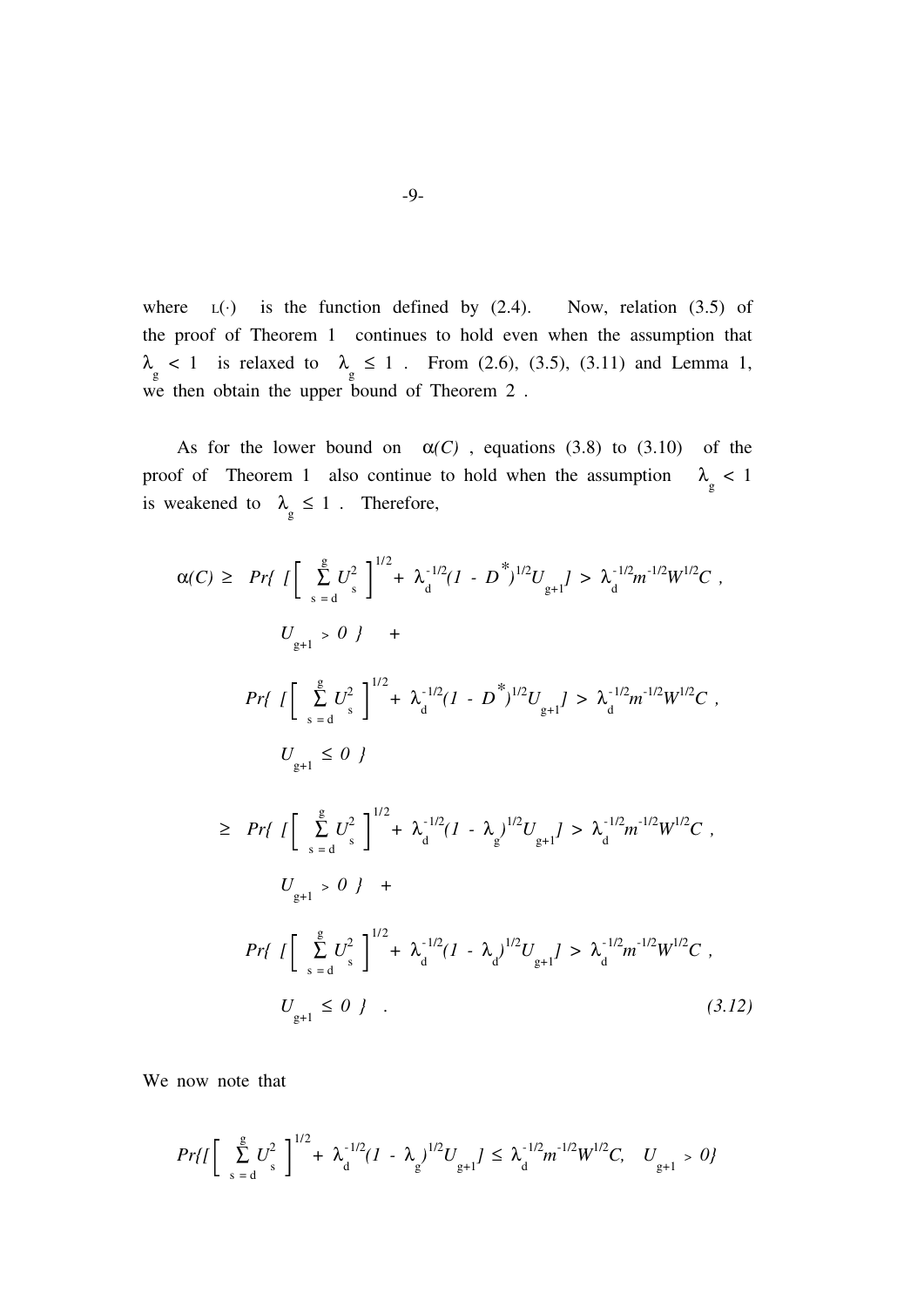$$
= \int_{0}^{\infty} h_{m}(w) \left\{ \int_{0}^{L(\lambda_{g})} \phi(u) H_{r-k}(\lambda_{d}^{-1} [m^{-1/2} w^{1/2} C - (1-\lambda_{g})^{1/2} u]^{2}) du \right\} dw
$$
 (3.13)

where  $L(\cdot)$  is the function defined by (2.4). Similarly,

$$
Pr\{I\left[\sum_{s=d}^{g} U_{s}^{2}\right]^{1/2} + \lambda_{d}^{-1/2} (I - \lambda_{d})^{1/2} U_{g+1} J \leq \lambda_{d}^{-1/2} m^{-1/2} W^{1/2} C, \quad U_{g+1} \leq 0\}
$$
  
=
$$
\int_{-\infty}^{0} \phi(u) H_{r-k} (\lambda_{d}^{-1} [m^{-1/2} w^{1/2} C - (I - \lambda_{d})^{1/2} u]^{2}) du \} dw . \qquad (3.14)
$$

Given the definition  $(2.3)$ , relations  $(3.12)$ ,  $(3.13)$ ,  $(3.14)$  imply that

P

$$
\alpha(C) \geq R(C, \lambda_d, \lambda_g) ,
$$

which is the lower bound of Theorem 2.

### 4. NUMERICAL COMPUTATIONS AND COMPARISONS

By Theorems 1 and 2,

$$
\alpha(C) = S(C, \lambda, \lambda) = R(C, \lambda, \lambda) \quad \text{for} \quad \lambda_{d} = \lambda_{g} = \lambda < 1 \quad , \tag{4.1}
$$

hence exact size  $\alpha(C)$  for the equal eigenvalue case is known. This enables a precise baseline assessment of the quality of the "  $T$ , root- $F$ mixture" approximation (1.6). In evaluating  $S(C, \lambda, \lambda) = R(C, \lambda, \lambda)$  when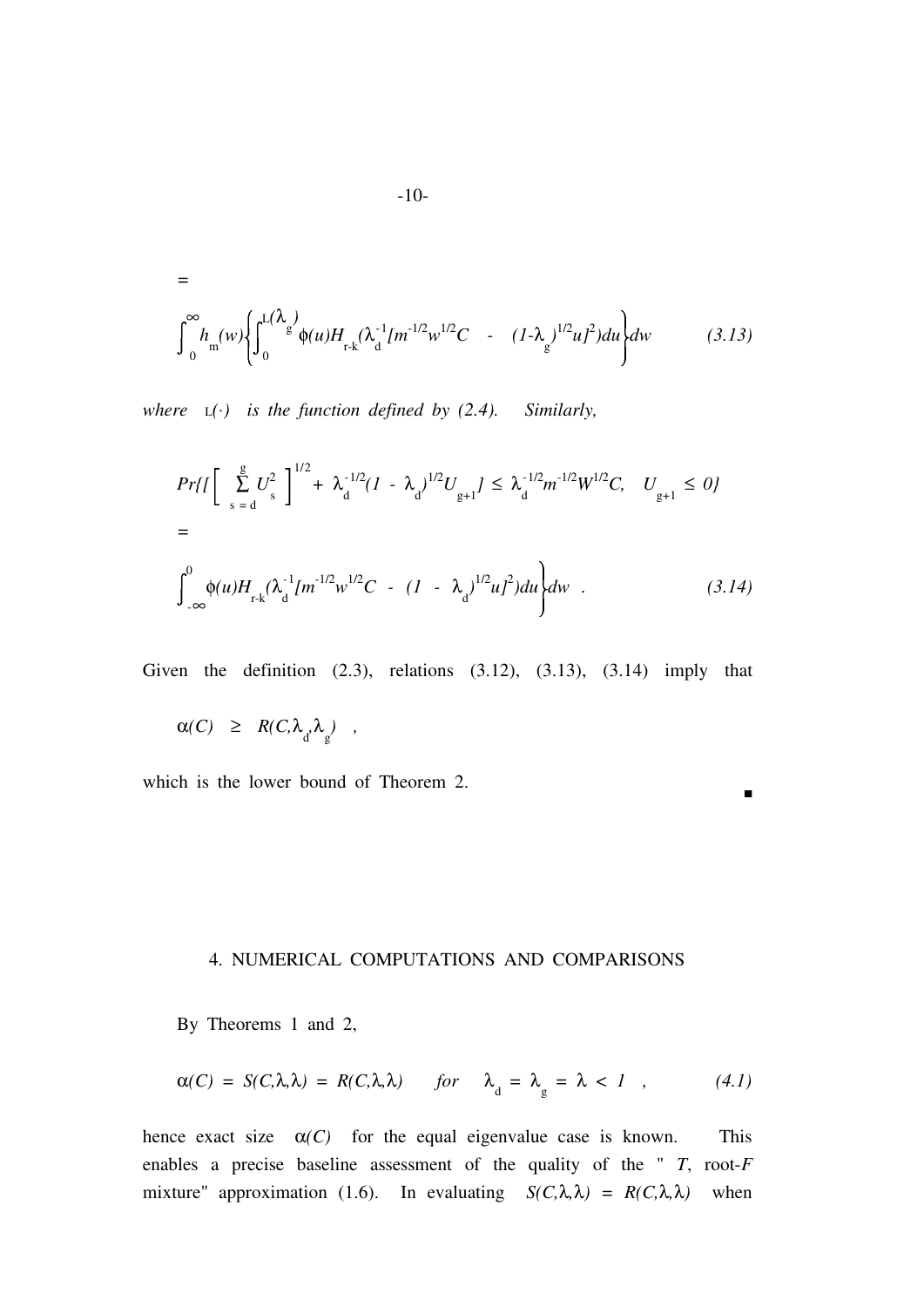$(r - k) > 2$ , double integration cannot be avoided but, when  $(r - k) = 2$ ,  $R(C, \lambda, \lambda)$  can be rewritten in the single integral form

$$
R(C,\lambda,\lambda) = 1 - \int_0^\infty h_m(w) \left\{ \Phi[(1-\lambda)^{-1/2}m^{-1/2}W^{1/2}C] - \lambda^{1/2}exp[-wC^2/(2m)]\Phi[\lambda^{1/2}(1-\lambda)^{-1/2}m^{-1/2}W^{1/2}C] \right\} dw.
$$
\n(4.2)

We therefore compute  $\alpha(C)$ , to a numerical accuracy of  $\pm$  0.001, using  $\alpha(C) = R(C,\lambda,\lambda)$  with  $R(\cdot)$  as given by (4.2) for  $(r - k) = 2$ , but using  $\alpha(C) = S(C, \lambda, \lambda)$  with  $S(\cdot)$  as given by (2.2) for  $(r - k) = 4, 8$ . This This is done for each  $\lambda = 0.25, 0.5, 0.75$  across the range  $C = 1.3$ , 1.7, 2.1, 2.5, 2.9, 3.3, 3.7. We use the typical figure of 30 for m . Alongside each value of  $\alpha(C)$  we place for comparison the values of

$$
T(C) \equiv Pr\{T_{\text{m}} > C \}, \qquad (4.3)
$$

$$
F(C) \equiv Pr\{F_{m}^{r-k} > C^{2}/(r-k) \}, \qquad (4.4)
$$

$$
M(C) \equiv (1 - \lambda)T(C) + \lambda F(C) , \qquad (4.5)
$$

where  $T_{\text{m}}$ ,  $F_{\text{m}}^{\text{r-k}}$  denote central Student T, F variates and  $M(C)$  is the "  $T$ , root- $\overline{F}$  mixture " approximation (1.6) described in Section 1.

The results of the computations are presented in Tables I, II, III. The general gross understatement by  $T(C)$  and overstatement by  $F(C)$  of the tail probability  $\alpha(C)$  is striking. For example, if we take  $C = 1.7$ for a nominal size of  $0.05$  on the T distribution, then the actual size for the case  $\lambda = 0.5$  ranges over 0.18 (when  $r = k + 2$ ), 0.34 (when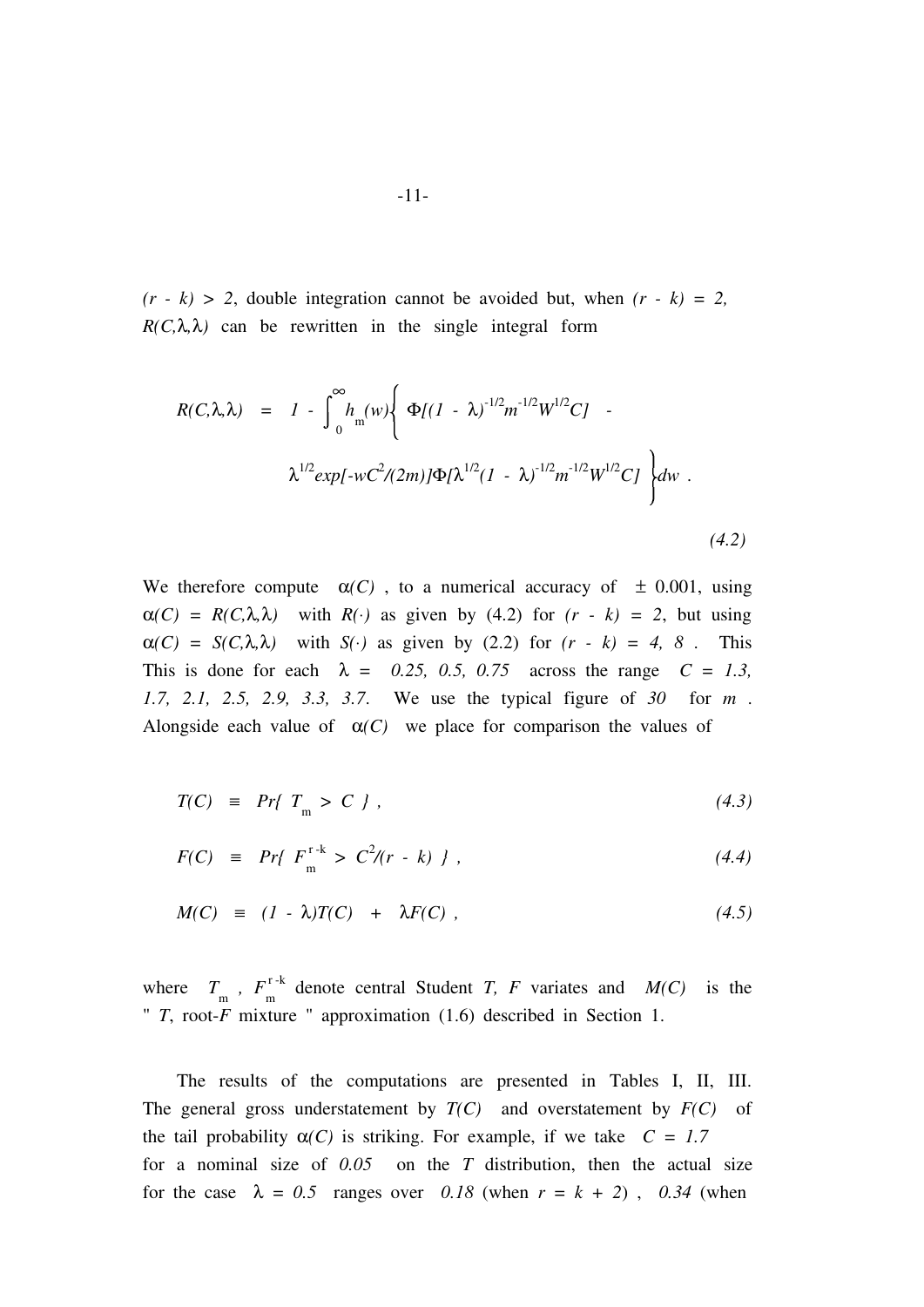### TABLE I

## Comparison of Student T, Root-F and Mixture Approximations for the Exact P-Value of a Test of Non-Nested Regressions

| $r = k + 2$  |       |       |             |       |       |       |       |  |
|--------------|-------|-------|-------------|-------|-------|-------|-------|--|
| $\mathbf C$  | 1.3   | 1.7   | 2.1         | 2.5   | 2.9   | 3.3   | 3.7   |  |
| T(C)         | 0.102 | 0.050 | 0.022       | 0.009 | 0.003 | 0.001 | 0.000 |  |
| M(C)         | 0.187 | 0.101 | 0.049       | 0.022 | 0.009 | 0.003 | 0.001 |  |
| $\alpha(C)$  | 0.240 | 0.133 | 0.066       | 0.030 | 0.013 | 0.005 | 0.002 |  |
| F(C)         | 0.440 | 0.252 | 0.128       | 0.059 | 0.025 | 0.010 | 0.004 |  |
|              |       |       | $r = k + 4$ |       |       |       |       |  |
| $\mathbf C$  | 1.3   | 1.7   | 2.1         | 2.5   | 2.9   | 3.3   | 3.7   |  |
| T(C)         | 0.102 | 0.050 | 0.022       | 0.009 | 0.003 | 0.001 | 0.000 |  |
| M(C)         | 0.274 | 0.183 | 0.110       | 0.059 | 0.029 | 0.013 | 0.005 |  |
| $\alpha(C)$  | 0.355 | 0.218 | 0.120       | 0.060 | 0.027 | 0.012 | 0.005 |  |
| F(C)         | 0.791 | 0.583 | 0.374       | 0.210 | 0.105 | 0.048 | 0.020 |  |
|              |       |       | $r = k + 8$ |       |       |       |       |  |
|              |       |       |             |       |       |       |       |  |
| $\mathsf{C}$ | 1.3   | 1.7   | 2.1         | 2.5   | 2.9   | 3.3   | 3.7   |  |
| T(C)         | 0.102 | 0.050 | 0.022       | 0.009 | 0.003 | 0.001 | 0.000 |  |
| M(C)         | 0.323 | 0.271 | 0.219       | 0.162 | 0.108 | 0.064 | 0.034 |  |
| $\alpha(C)$  | 0.534 | 0.371 | 0.232       | 0.131 | 0.067 | 0.032 | 0.014 |  |
| F(C)         | 0.986 | 0.933 | 0.808       | 0.622 | 0.422 | 0.253 | 0.137 |  |

The Case  $\lambda = 0.25$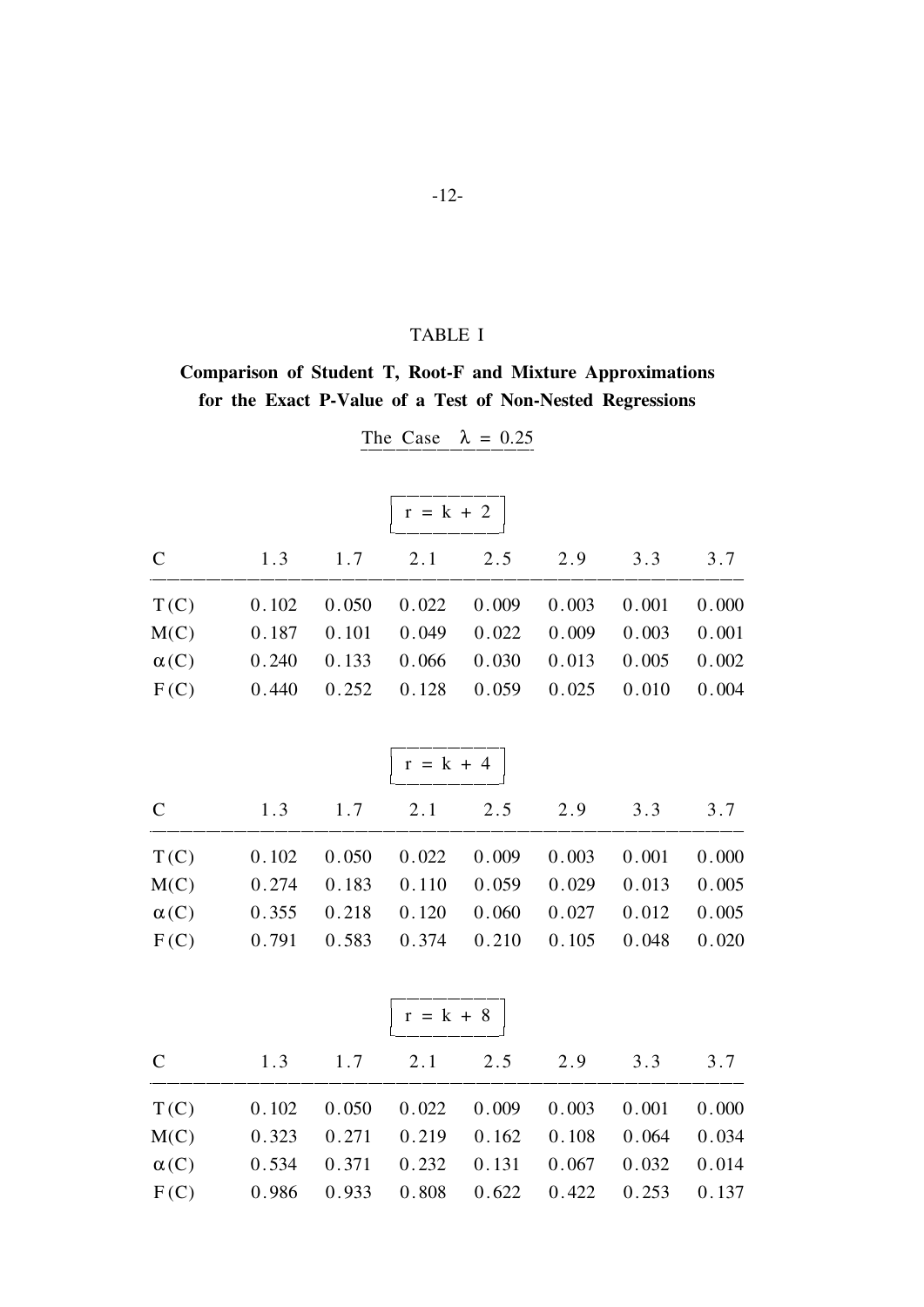### TABLE II

## Comparison of Student T, Root-F and Mixture Approximations for the Exact P-Value of a Test of Non-Nested Regressions

|              |       |       | $r = k + 2$ |       |       |       |       |
|--------------|-------|-------|-------------|-------|-------|-------|-------|
| $\mathbf C$  | 1.3   | 1.7   | 2.1         | 2.5   | 2.9   | 3.3   | 3.7   |
| T(C)         | 0.102 | 0.050 | 0.022       | 0.009 | 0.003 | 0.001 | 0.000 |
| M(C)         | 0.271 | 0.151 | 0.075       | 0.034 | 0.014 | 0.006 | 0.002 |
| $\alpha(C)$  | 0.315 | 0.179 | 0.091       | 0.042 | 0.018 | 0.007 | 0.003 |
| F(C)         | 0.440 | 0.252 | 0.128       | 0.059 | 0.025 | 0.010 | 0.004 |
|              |       |       | $r = k + 4$ |       |       |       |       |
| $\mathbf C$  | 1.3   | 1.7   | 2.1         | 2.5   | 2.9   | 3.3   | 3.7   |
| T(C)         | 0.102 | 0.050 | 0.022       | 0.009 | 0.003 | 0.001 | 0.000 |
| M(C)         | 0.447 | 0.317 | 0.198       | 0.110 | 0.054 | 0.025 | 0.010 |
| $\alpha(C)$  | 0.514 | 0.340 | 0.200       | 0.105 | 0.050 | 0.022 | 0.009 |
| F(C)         | 0.791 | 0.583 | 0.374       | 0.210 | 0.105 | 0.048 | 0.020 |
|              |       |       | $r = k + 8$ |       |       |       |       |
|              |       |       |             |       |       |       |       |
| $\mathsf{C}$ | 1.3   | 1.7   | 2.1         | 2.5   | 2.9   | 3.3   | 3.7   |
| T(C)         | 0.102 | 0.050 | 0.022       | 0.009 | 0.003 | 0.001 | 0.000 |
| M(C)         | 0.544 | 0.492 | 0.415       | 0.316 | 0.213 | 0.127 | 0.069 |
| $\alpha(C)$  | 0.769 | 0.609 | 0.434       | 0.277 | 0.159 | 0.083 | 0.040 |
| F(C)         | 0.986 | 0.933 | 0.808       | 0.622 | 0.422 | 0.253 | 0.137 |

The Case  $\lambda = 0.5$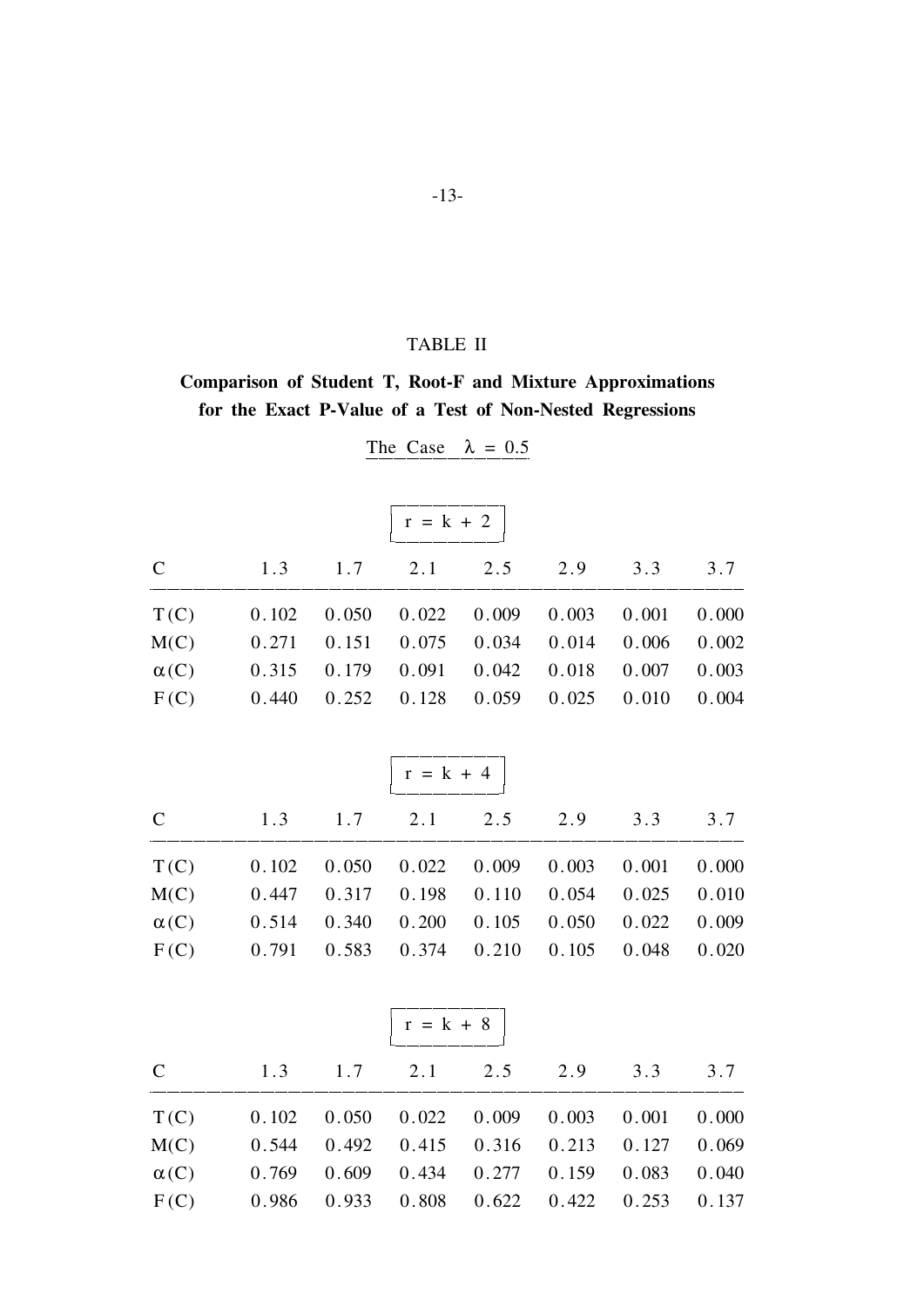### **TABLE III**

## Comparison of Student T, Root-F and Mixture Approximations for the Exact P-Value of a Test of Non-Nested Regressions

| $r = k + 2$ |       |       |             |       |       |       |       |  |
|-------------|-------|-------|-------------|-------|-------|-------|-------|--|
| $\mathbf C$ | 1.3   | 1.7   | 2.1         | 2.5   | 2.9   | 3.3   | 3.7   |  |
| T(C)        | 0.102 | 0.050 | 0.022       | 0.009 | 0.003 | 0.001 | 0.000 |  |
| M(C)        | 0.356 | 0.202 | 0.102       | 0.047 | 0.020 | 0.008 | 0.003 |  |
| $\alpha(C)$ | 0.381 | 0.218 | 0.111       | 0.051 | 0.021 | 0.008 | 0.003 |  |
| F(C)        | 0.440 | 0.252 | 0.128       | 0.059 | 0.025 | 0.010 | 0.004 |  |
|             |       |       | $r = k + 4$ |       |       |       |       |  |
|             |       |       |             |       |       |       |       |  |
| $\mathbf C$ | 1.3   | 1.7   | 2.1         | 2.5   | 2.9   | 3.3   | 3.7   |  |
| T(C)        | 0.102 | 0.050 | 0.022       | 0.009 | 0.003 | 0.001 | 0.000 |  |
| M(C)        | 0.619 | 0.450 | 0.286       | 0.160 | 0.080 | 0.036 | 0.015 |  |
| $\alpha(C)$ | 0.657 | 0.461 | 0.284       | 0.155 | 0.076 | 0.034 | 0.015 |  |
| F(C)        | 0.791 | 0.583 | 0.374       | 0.210 | 0.105 | 0.048 | 0.020 |  |
|             |       |       | $r = k + 8$ |       |       |       |       |  |
|             |       |       |             |       |       |       |       |  |
| $\mathbf C$ | 1.3   | 1.7   | 2.1         | 2.5   | 2.9   | 3.3   | 3.7   |  |
| T(C)        | 0.102 | 0.050 | 0.022       | 0.009 | 0.003 | 0.001 | 0.000 |  |
| M(C)        | 0.765 | 0.712 | 0.612       | 0.469 | 0.317 | 0.190 | 0.103 |  |
| $\alpha(C)$ | 0.915 | 0.800 | 0.632       | 0.445 | 0.279 | 0.157 | 0.080 |  |
| F(C)        | 0.986 | 0.933 | 0.808       | 0.622 | 0.422 | 0.253 | 0.137 |  |

The Case  $\lambda = 0.75$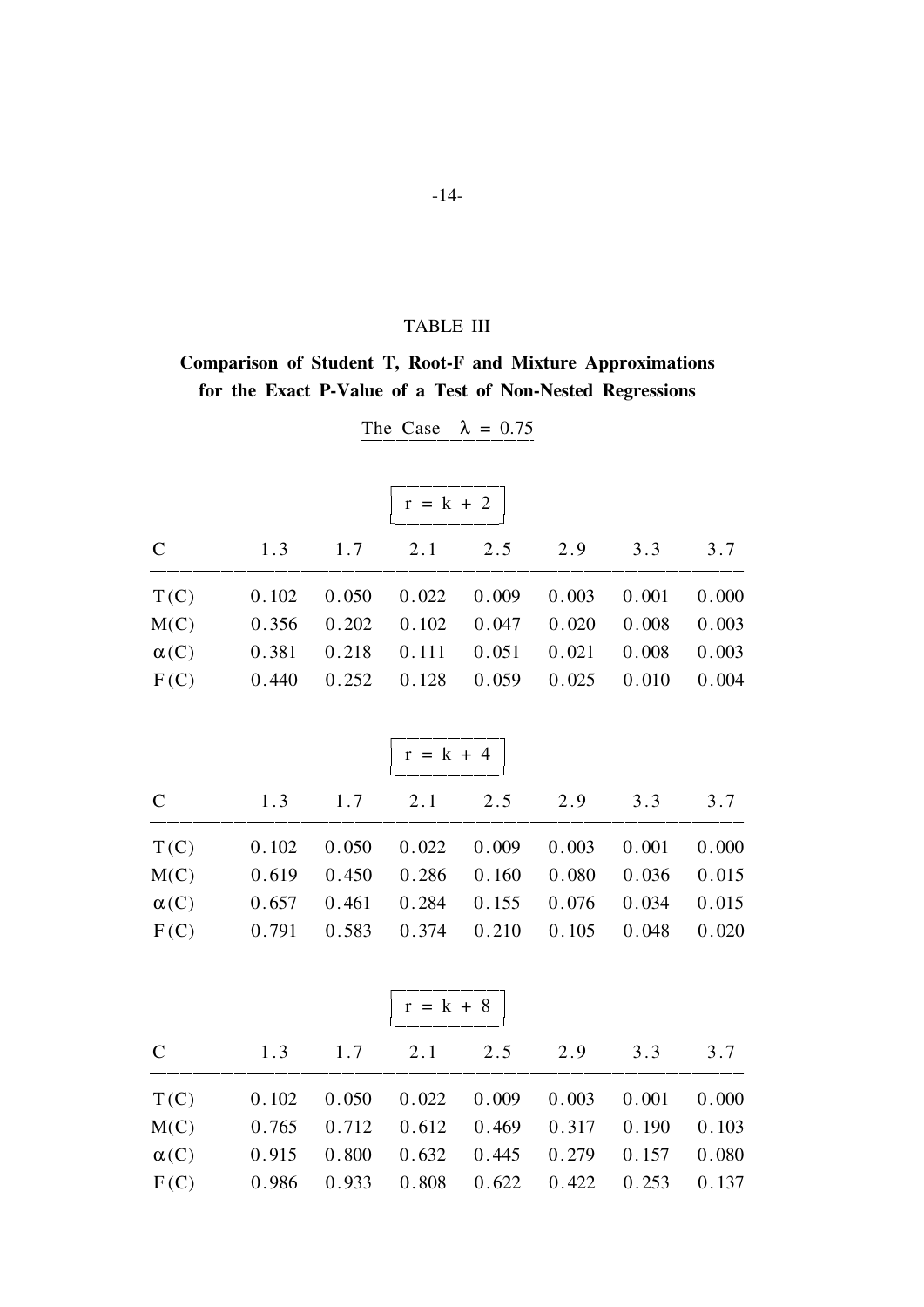$r = k + 4$ , 0.61 (when  $r = k + 8$ ).  $F(C)$  overestimates these figures as 0.25, 0.58 and 0.93 respectively. The mixture approximation  $M(C)$  gives figures of 0.15, 0.32, and 0.50. These are undoubtedly a considerable improvement on  $T(C)$  and  $F(C)$ .

In all cases, the inequality  $T(C) < min\{M(C), \alpha(C) \} \leq max\{M(C),$  $\alpha(C)$   $\geq F(C)$  holds. When  $r = (k + 2)$ , the inequality  $M(C) \leq \alpha(C)$ holds throughout the computed range of C but, when  $r = (k + 8)$ , it holds only for the lower C values of 1.3, 1.7, 2.1. It switches to  $M(C) > \alpha(C)$  at C values of 2.5, 2.9, 3.3, 3.7. Switching also occurs for  $r = (k + 4)$ , but in that case the switch point C depends on the value of  $\lambda$ .

The approximation  $M(C)$  seems to be most effective at size levels from 0.2 down. For example, in the case  $\lambda = 0.25$ , when  $M(C)$  indicates levels of 0.10, 0.11, 0.16 for  $r = (k + 2)$ ,  $(k + 4)$ ,  $(k + 8)$ , then the true level  $\alpha(C)$  equals 0.13, 0.12, 0.13 respectively. In the case  $\lambda$  = 0.50, for the same values of r, when  $M(C)$  indicates levels of 0.08, 0.11, 0.13, then  $\alpha(C)$  equals 0.09, 0.11, 0.08. In the final case  $\lambda$  $= 0.75$ , for the same values of r, when  $M(C)$  equals 0.10, 0.16, 0.10, then  $\alpha(C)$  equals 0.11, 0.16, 0.08. The approximation  $M(C)$  performs less well at higher p-values than 0.2, but it remains considerably more informative than the very misleading undervaluation  $T(C)$ .

#### BIBLIOGRAPHY

- Atkinson, A.C. (1970). "A method for discriminating between models," Journal of the Royal Statistical Society B, 32, 323-353.
- Cox, D.R. (1961). "Tests of separate families of hypotheses," Proceedings of the Fourth Berkeley Symposium on Mathematical Statistics and Probability, 1, 105-23.